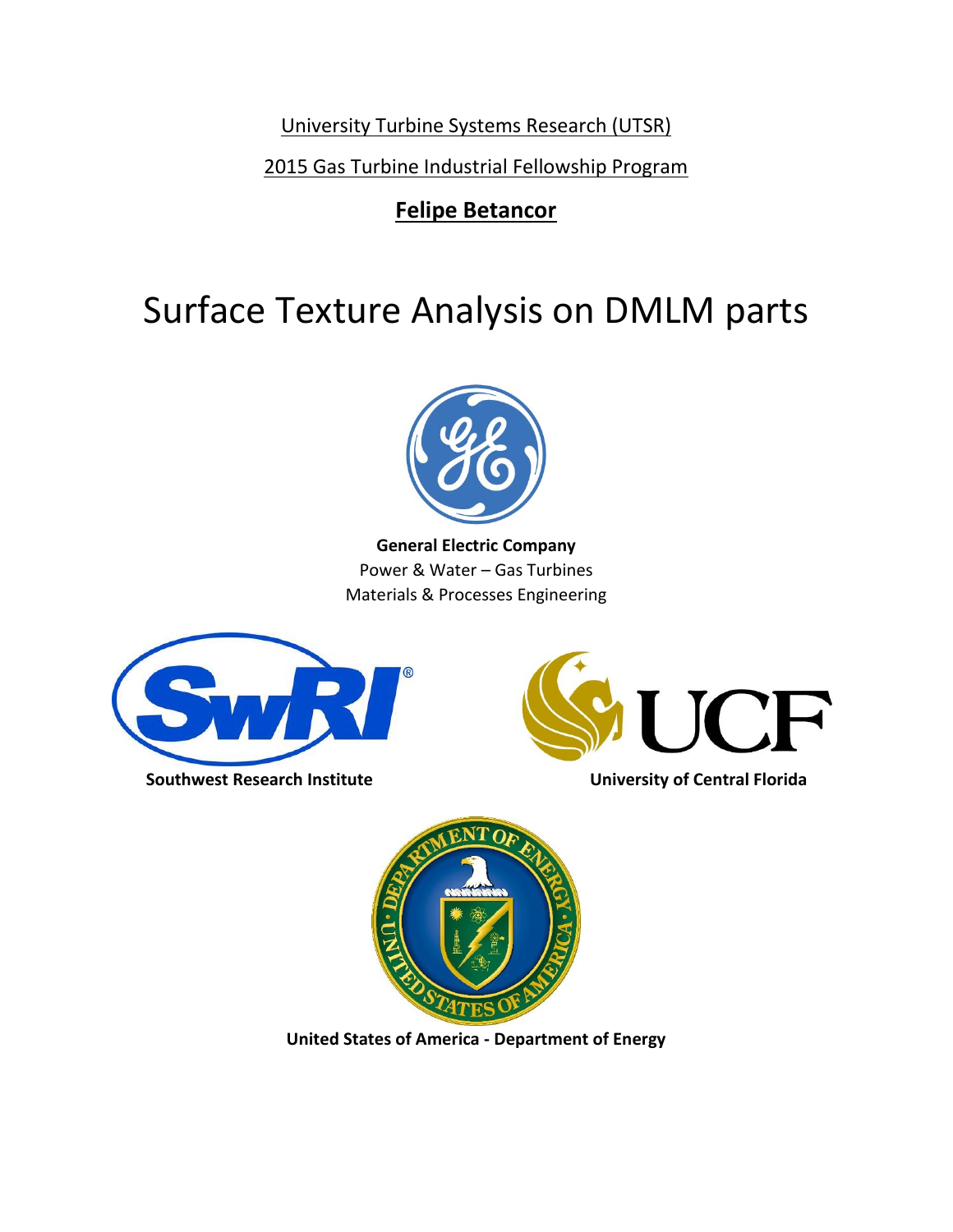# **1. Abstract**

Samples were produced with different shapes and sizes using a powder bed additive manufacturing method called Direct Metal Laser Melting (DMLM). Multiple surfaces the samples were analyzed using contact stylus and non-contact profilometry techniques. The two surface roughness analysis techniques were compared using statistical methods to standardize on a procedure of micro-roughness measurement for specifications on DMLM printed components.

# **2. Introduction**

This research was conducted for General Electric's Power & Water – Gas Turbine division under the Materials and Processes Engineering (MPE) team. The group operates from the Gas Turbine Technology Center located in Greenville, South Carolina. MPE supports for materials characterization and process development for fabrication of gas turbine components. . Including, but not limited to: forging, casting, thermal barrier coatings, weldments, brazing, additive manufacturing, material selection and properties, and field/failure analysis.

DMLM is a relatively new technology that allows metal powder (from pure metals, to alloys and super-alloys) to be shaped into solid three-dimensional shapes. Its main advantages are the elimination of subtractive machining steps that add cost and cycle time to produce a component combined with the design space possibilities it opens up for complex internal features and passages to be built as a single piece Some of these shapes could not be built using any other commercially available casting or machining techniques. Figure 1 provides an example of the complexity achievable with such technology. Additionally, as with all additive manufacturing techniques, DMLM allows for rapid prototyping which speeds up processes such as new product development. With such important advantages, it is no surprise that DMLM is growing in use for the production of turbine components.



*Figure 1: Demonstration of capabilities of DMLM techniques (image courtesy of?).*

As it is with every component on a turbine, tight specification limits must be followed to maintain performance and efficiency. Among several quality control targets, surface roughness is considered for at least two very different purposes. Figure 2 explains the importance of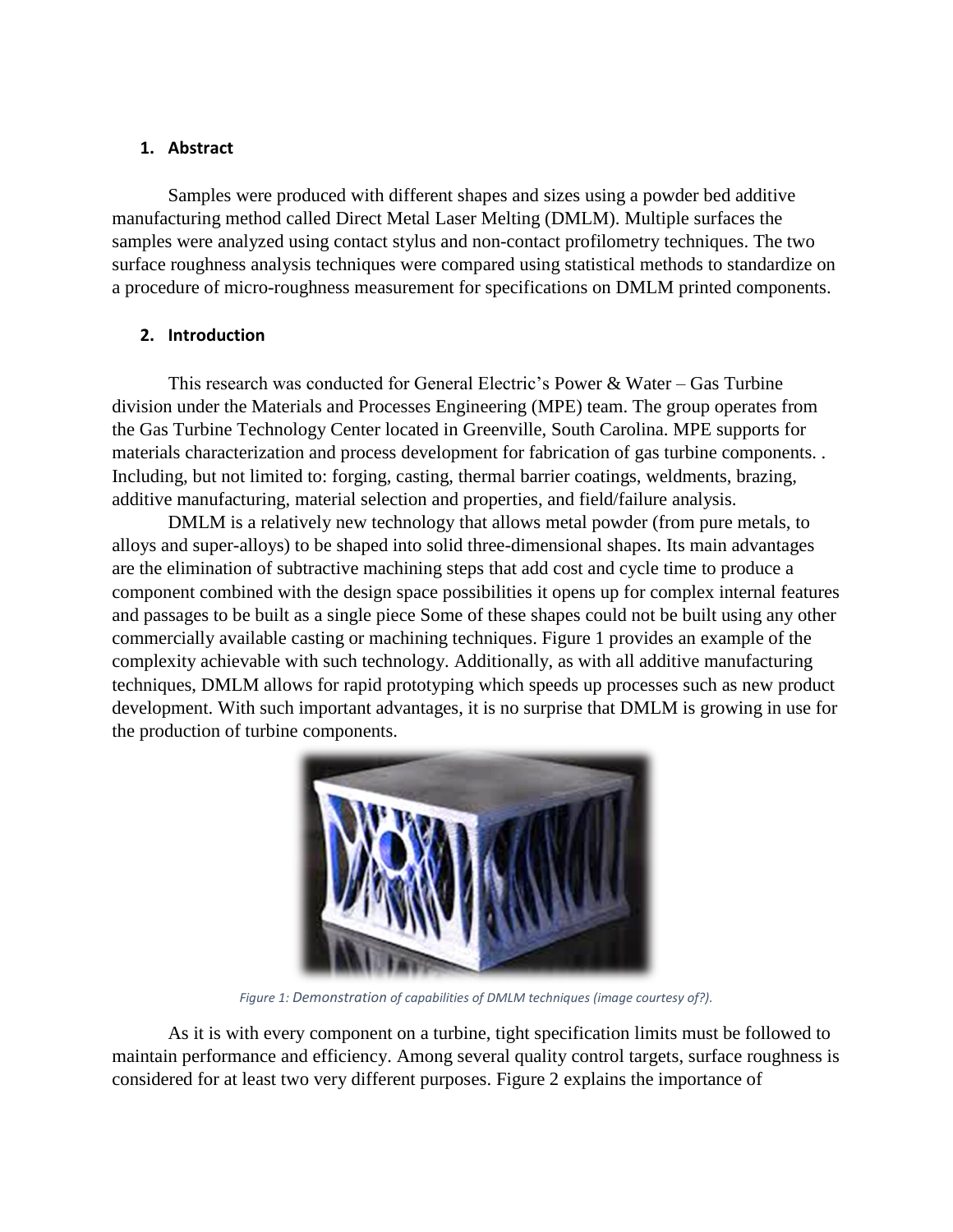roughness in the macro-scale while figure 3 provides an understanding of the meaning of "microroughness".



*Figure 2: Airflow (whether laminar or turbulent) is affected by large scale surface roughness features*



*Figure 3: Every surface has irregularities of fine scales. These are micro-roughness surface features.*

It is in this second scale that this research is focused. The importance of surface studies in this scale deals with fatigue life analysis. These fine features on the surface behave as stress concentrators. A stress concentration is a location in a material where stress is multiplied and therefore experiences a higher stress than that applied throughout the whole material. As a stress is concentrated, a material may fail even when the stress is well below its yield point, particularly is this applied stress is cyclic. Although it is material dependent, it is commonly understood that the rougher the surface and depending on the shape of the surface profile, it could initiate a crack that then would fail under fatigue mechanisms. Refer to figure 4 see the graphical interpretation of this relationship.



*Figure 4: Graphical representation of reduction of fatigue limit with increased surface roughness (unknown material)*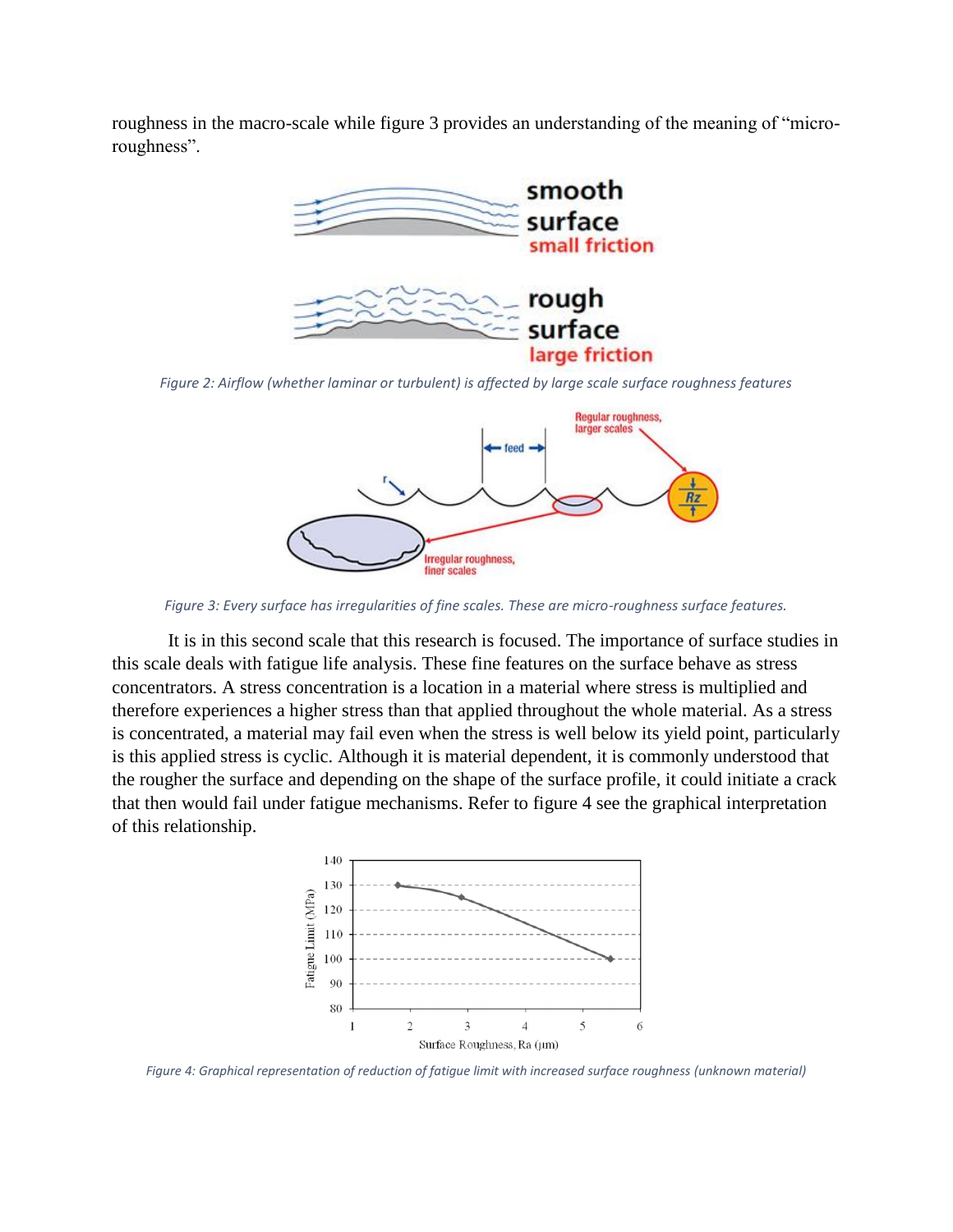Industry's standard unit for roughness in fine scales is measured in micro-inches or micro-meters. Both measuring methods employed in this research are able to obtain several roughness parameters, however Ra (arithmetic mean of roughness) was chosen for comparison between both instruments.

### **3. Experiment**

Each of the four surfaces shown in figure 5 were scanned 10 times with a Mitutoyo SJ-210 stylus profilometer in three directions (horizontally, vertically, and diagonally) to account for statistical reasons and remove variability to directionality of the printing process. The same surfaces were scanned using a Keyence Laser profilometer. The process was repeated for four samples as shown in figure 6. All printing parameters were kept constant except for the angle of the inclined surface.





*Figure 6: Four samples analyzed*

*Figure 5: All surfaces scanned*

Two main challenges needed to be tackled before any data point could be obtained. For the laser profilometer, understanding of the cut-off filters was a requirements to obtain microroughness values. Figure 7 explains what these filters do. As discussed previously in this paper, it is in the small features, or fine-scale roughness that this research focused. Therefore, the highpass cut-off filter  $(\lambda_c)$  was set to be 1/5 of the scan length. The scan length was approximately 8mm.



*Figure 7: Effect of cut-off filter*

For the stylus profilometry to give a measurement, the stylus must be perfectly aligned with the device's sensor. For that, an adjustable-height sample plate connected to the instruments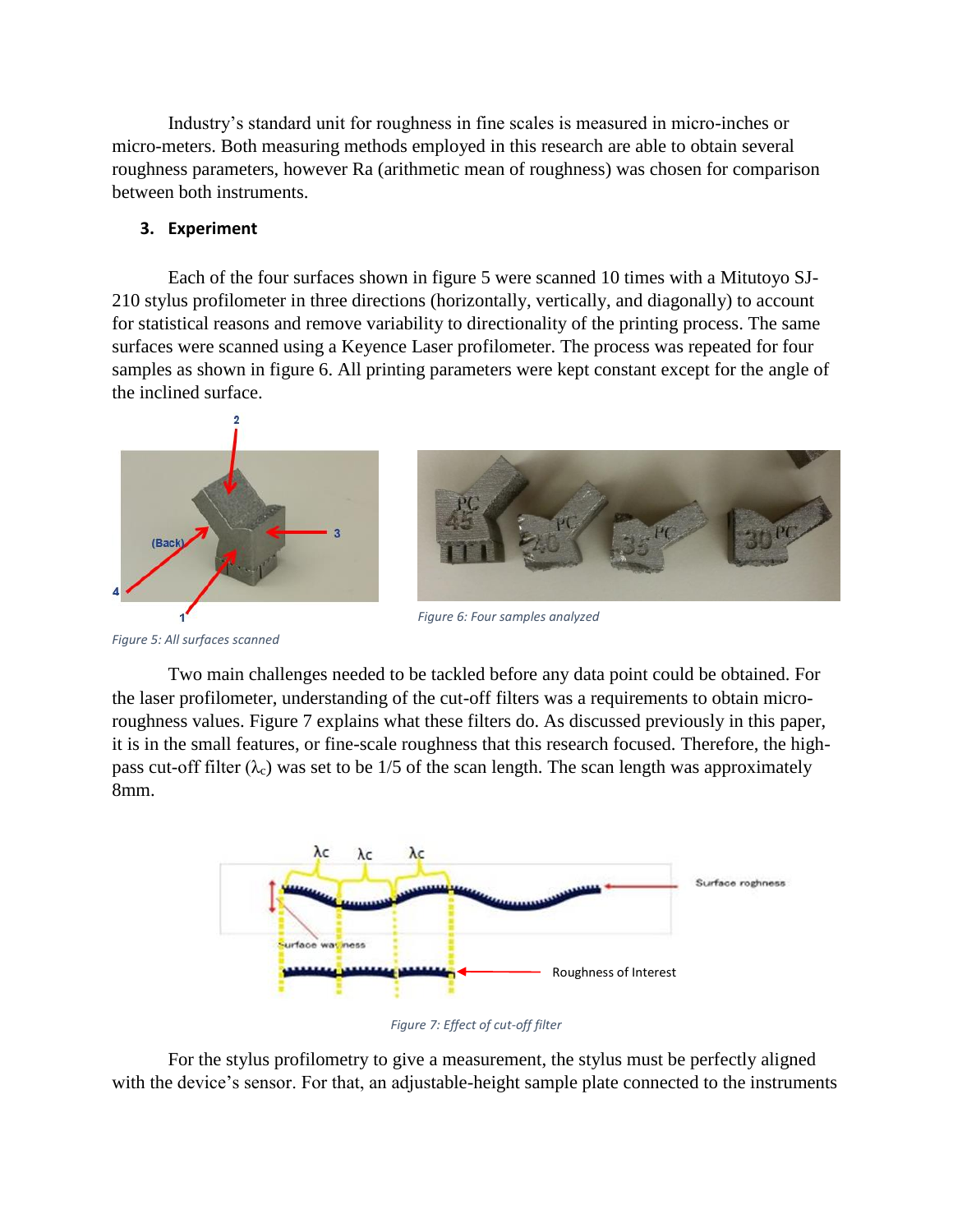was designed through CAD and then printed. The design, shown in figure 8, allowed to scan all surfaces regardless of the orientation.



*Figure 8: CAD design to allow stylus to scan any geometry*

#### **4. Results**

The normalized surface roughness data is plotted in figure 9 to compare the roughness values obtained from the each of printed surfaces. Note that surface 4 (from figure 5) is not shown because it was beyond the capability for the stylus profilometer to read.



*Figure 9: Direct comparison of the average of the results. The Y-axis is in micro-inches. The numbers represent the surface*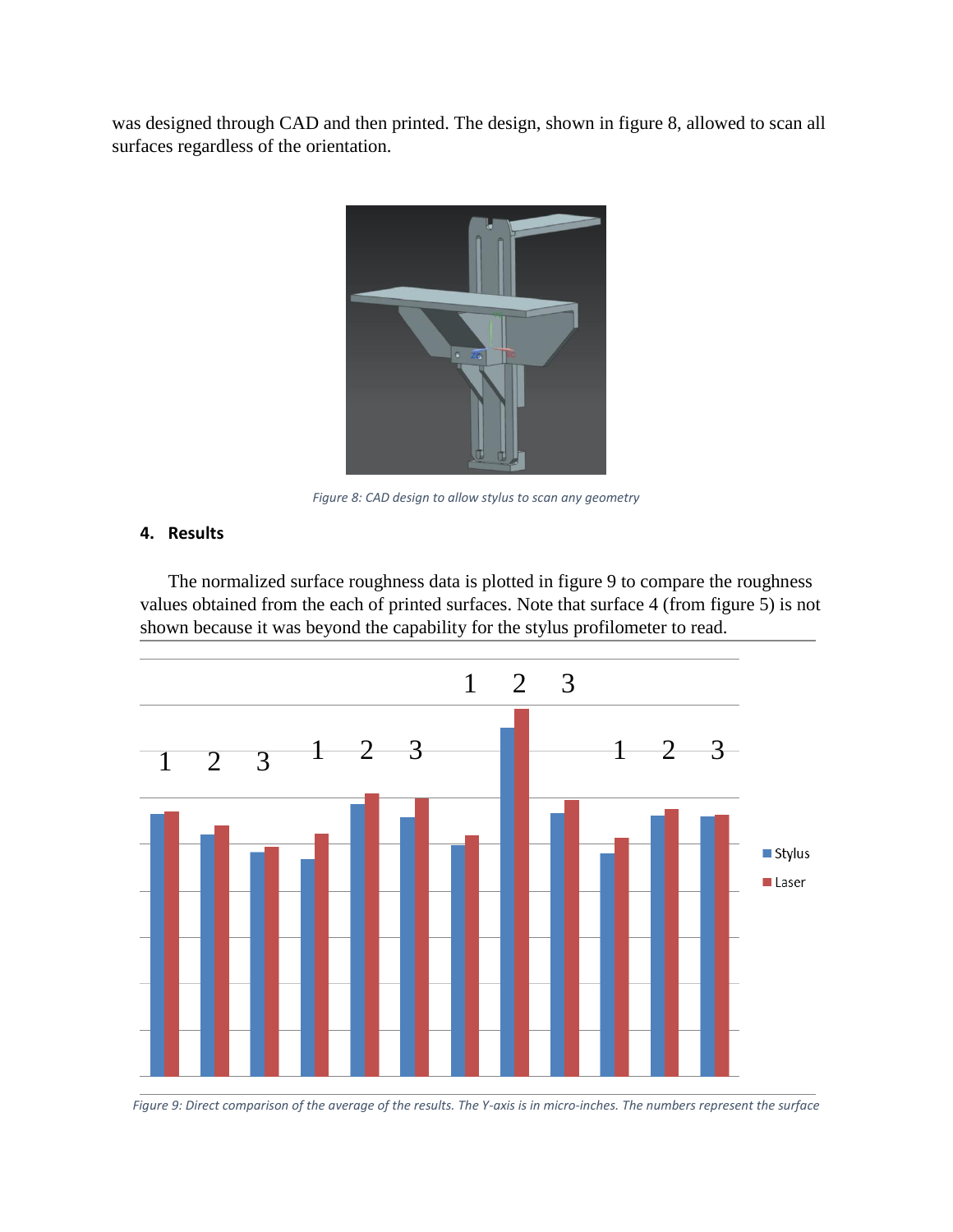As stated, statistics played a big part on the results and conclusions. The results of the statistical analysis are as follow:

- True Mean: (Using Surf. 1, 2, 3 as single population) where **X** represent the average of the results from all surfaces.
	- o Stylus:  $X \pm 21.1$  (95%)
	- $\circ$  Laser:  $(X + 12.2) \pm 21.7$  (95%)
- Gage R&R:
	- o %R&R**Stylus**: 28.1%\*
		- **\*** \* Excluding "obvious" outliers.
	- o %R&R**Laser**: 19.5%
- P-test
	- o (**X** 16.8) < (**X** + 12.2) < (**X** + 7.6) (99%)

#### **5. Conclusion and Discussion**

Each method has its advantage and disadvantages, table 1 explains the pros and cons of each instrument. Figure 10 is a graphic representation of the interaction between the instrument and the sample explains why the results show that the laser gives higher roughness values. The geometric restrictions of the tip of the stylus does not allow it to enter ever groove in the material, thus, giving a slightly lower value than the actual one.

# **Stylus Profiler**

- Prone to directionality
- Tip does not get full detail
- Single Line Scan
- **Inconsistency** (Tip damages and damages sample)
- Price
- Ease of Use ۰
- Quick (When comparing with single measurement)

# **Laser Profiler**

- Affected by reflectivity
- **Small Scan Area**
- **Software**
- **Calibrated from Stylus**
- Too many parameters
- **Detailed Information**
- **Multiple Simultaneous measurements**
- **Many Many features**

*Table 1: Pros / Cons comparison of each method*

#### **Stylus Profilometer**

3. Resolution is limited by

3. Small beam-spot laser

VK



*Figure 10: Explanation for difference in results from each method.*